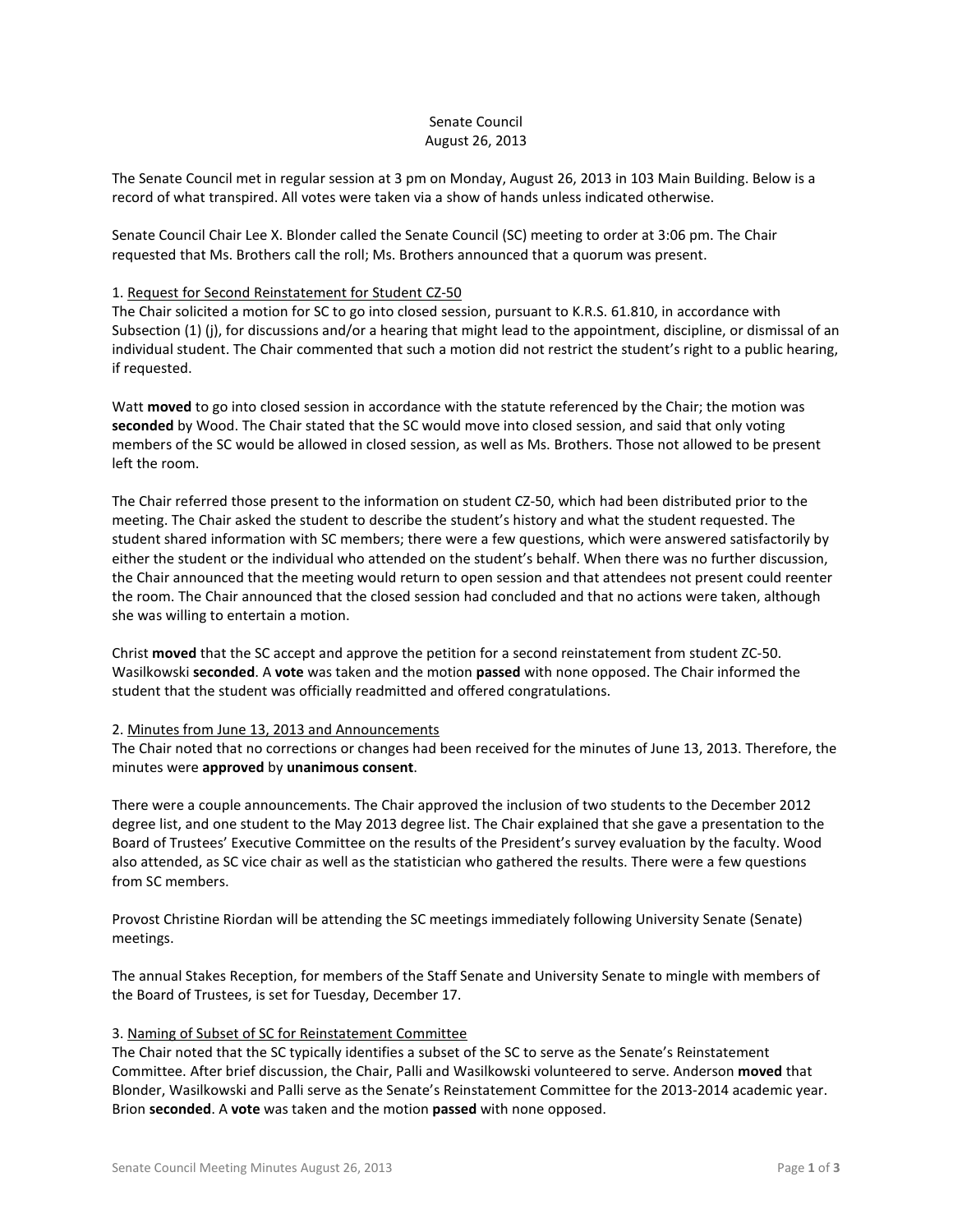## 4. Senate Committee Assignments

SC members discussed the proposed committee assignments. Anderson agreed to serve on the Senate's Advisory Committee on Disability Accommodation and Compliance (SACDAC).

Hippisley **moved** to approve the Senate committee assignments as presented, with the addition of Anderson to the Senate's Advisory Committee on Disability Accommodation and Compliance (SACDAC), and direct the SC Chair to work with the committees to identify committee chairs. Anderson **seconded**. A **vote** was taken and the motion **passed** with none opposed.

### 5. Senate's Graduate Communication and Composition Requirement Advisory Committee – Composition

The Chair asked Guest Ben Withers, interim associate provost for undergraduate education, to talk about the how the potential nominees were identified, and next steps. Withers did so, explaining who had been contacted, whether or not they were willing to serve, and leadership for the Graduate Communication and Composition Requirement Advisory Committee (GCCRAC). Withers also shared the rationale for starting with 12 members, which was well within the SC's original guidelines of "at least eight members." Noting the fact that it is a brand new requirement, he said it would be best to have at least one person from each undergraduate college to serve as a liaison to their college faculty. Once GCCR is up and running, the GCCRAC membership can be brought down to eight. There were some concerns expressed that it could be perceived as "removing" representation from an undergraduate college when the GCCRAC size goes down from 12 to eight.

After additional discussion, Anderson **moved** to approve the composition of the GCCRAC as presented, including a replacement for the one faculty member from a social sciences background, who declined. When asked about the term of membership, Withers explained that GCCRAC could determine terms for each individual of two or three years. A **vote** was taken and the motion **passed** with none opposed.

### 6. August 2013 Degree List (second of two)

Wood **moved** that the elected faculty senators of the SC approve UK's second August 2013 list of candidates for credentials, for submission to the Senate and then through the President to the Board of Trustees, as the recommended degrees to be conferred by the Board. Wasilkowski **seconded**. There being no discussion, a **vote** was taken and the motion **passed** with none opposed.

### 7. Honorary Degrees (Three Nominees) for December 2013

Guest Jeannine Blackwell, dean of the Graduate School and chair of the University Joint Committee on Honorary Degrees, presented to SC the three nominees for honorary doctorates.

There was extensive discussion about the number of nominees for the December 2013 commencement, as well as how many honorary degrees would be granted in May 2014. Members noted that according to *Senate Rules 5.4.2.3 C*, the number of honorary degrees awarded during any academic year shall be limited to five, with no more than four at any single Commencement, and the honoree must be present to receive the honorary degree. As discussion wound down, Debski **moved** to return the three nominees to the University Joint Committee on Honorary Degrees (UJCHD) and request that the UJCHD send forward two nominees to present to the Senate. Watt **seconded**. There was additional discussion. A **vote** was taken and the motion **passed** with five in favor, two opposed and one abstaining.

### 8. Tentative Senate Agenda for September 9, 2013

SC members discussed the tentative Senate agenda for September 9. The following changes were made to the agenda:

- Remove vice chair and trustee reports.
- Leave the "honorary degree" item intact but remove the language pertaining to the number of recipients.